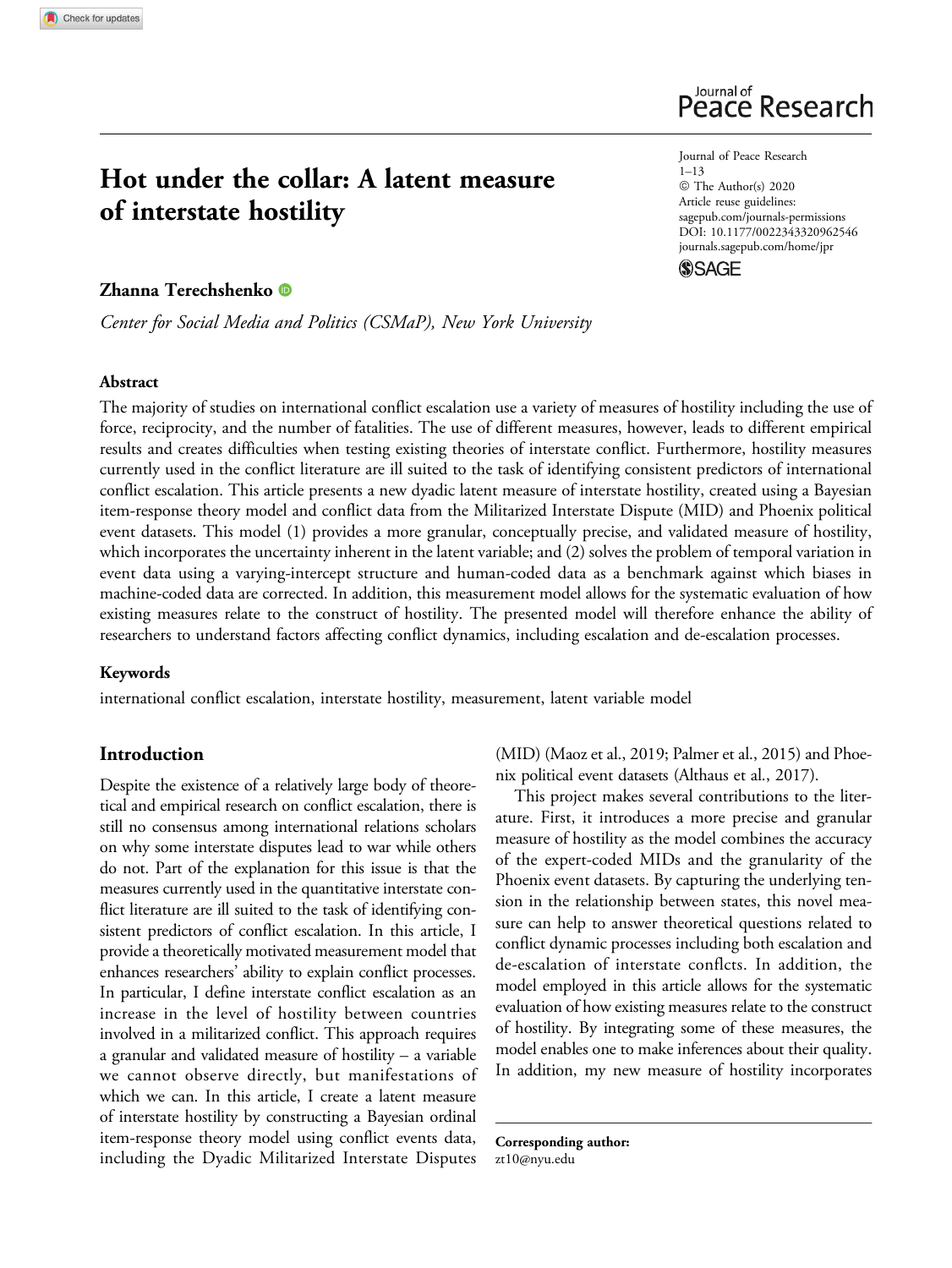# uncertainty inherent in the latent variable, which has been largely ignored by existing measures of conflict.

Second, the presented model addresses the problem of reporting bias in the machine-coded event data through the use of a time-varying intercept structure and the use of human-coded data as a benchmark against which biases in machine-coded data are corrected. The proposed solution can be applied to almost any measurement problem that involves the use of human- and machine-coded event datasets.

# Conflict escalation: The need for a new measure

The concept of escalation is central to numerous theories of conflict including explanations for the democratic peace (Maoz & Abdolali, 1989; Senese, 1997; Dixon & Senese, 2002), deterrence theory (Huth & Russett, 1988; Geller, 1990; Brams & Kilgour, 1987), bargaining theory (Fearon, 1994; Schelling, 1960; Snyder & Diesing, 1977), the steps-to-war explanation (Senese & Vasquez, 2008; Vasquez, 1987; Vasquez & Henehan, 2001; Gibler, 1997), and power transition theory (Organski & Kugler, 1981; Lemke & Reed, 1996). Despite its theoretical centrality, relatively few studies have endeavored to empirically measure or analyze escalation, choosing instead to focus on the onset of militarized hostilities. As a result, little is known about what distinguishes the conflicts that escalate to wars from those that stay at the same level of hostility or de-escalate.

One reason for this is a lack of consensus among international conflict scholars on how to properly measure conflict escalation. The consequences of this disagreement were illustrated in a study conducted by Braithwaite & Lemke (2011), who compare a variety of measures in their test of five correlates associated with conflict escalation: regime type, issue at stake, satisfaction with status quo, power preponderance, and joint alliance membership. They use six measures of conflict escalation, which are based on the information from the Militarized Interstate Dispute (MID) dataset and include: reciprocation of hostilities; use of force; mutual use of force; and the number of fatalities with thresholds at 0, 250, and 1,000 battledeaths. They found that among the five possible causes of escalation, only territory has been a consistent predictor of the dependent variable. Their findings underscore the absence of a conceptually precise and validated measure of conflict escalation as a significant barrier to our understanding of escalation processes.

In order to address this issue, I introduce a more granular measure of hostility that can be used as a foundation for more precise analyses of escalation processes, which can be tracked by identifying changes in the level of hostility over time. The idea that escalation is an increase in the level of hostility is not new in the conflict literature. In fact, numerous studies operationalize escalation using the level of hostility in a dispute (Palmer, London & Regan, 2004; Bueno de Mesquita & Lalman, 2008; Schultz, 2001). The majority of existing measures are based on states' behavior once militarized conflict has already started (and often when the use of force has already occured) thus ignoring states' interaction before militarization of the dispute. As a result, we are not aware of the processes that lead from a non-militarized threat or accusation to armed conflict. This can be important, for example, in the case of rivalry, when states perceive each other as enemies and the source of a threat that is likely to be militarized in the future (Thompson, 2001). Hostile interactions short of the use of force can be useful in identifying the reasons why some militarized disputes lead to war, but also why some conflicts become militarized while others stay at the same level or get resolved. Furthermore, current measures of hostility lack the granularity necessary for analyzing precise changes in conflict dynamics. The reason for this is the source of the data. As the current hostility measures are constructed using highly aggregated humancoded datasets, they miss the information, which is likely to be captured in machine-coded data. Machine-coded datasets, however, tend to be noisy and to have temporal and spatial biases. The model presented here provides a solution for this trade-off between granularity and bias by combining the two types of data using human-coded data as a benchmark against which biases in machine-coded data are corrected.

# Current measures of hostility

The most widely used measure of hostility from the COW Militarized Interstate Disputes (MID) dataset (Palmer et al., 2015) contains a five-level scale of hostility, starting from the absence of militarized action to full-scale war (Table I). One of the major concerns related to this scale, however, is a lack of theoretical and empirical evidence for its ordinal character (Diehl & Goertz, 2001; Maoz, 1982). For example, does a blockade necessarily indicate more hostile behavior than the explicit threat to use force? Is seizure a more hostile act than the mobilization of troops? Furthermore, in this five-level scale, a blockade and occupation of territory are both coded in the same category (use of force with a hostility level equal to 4). It means that they are treated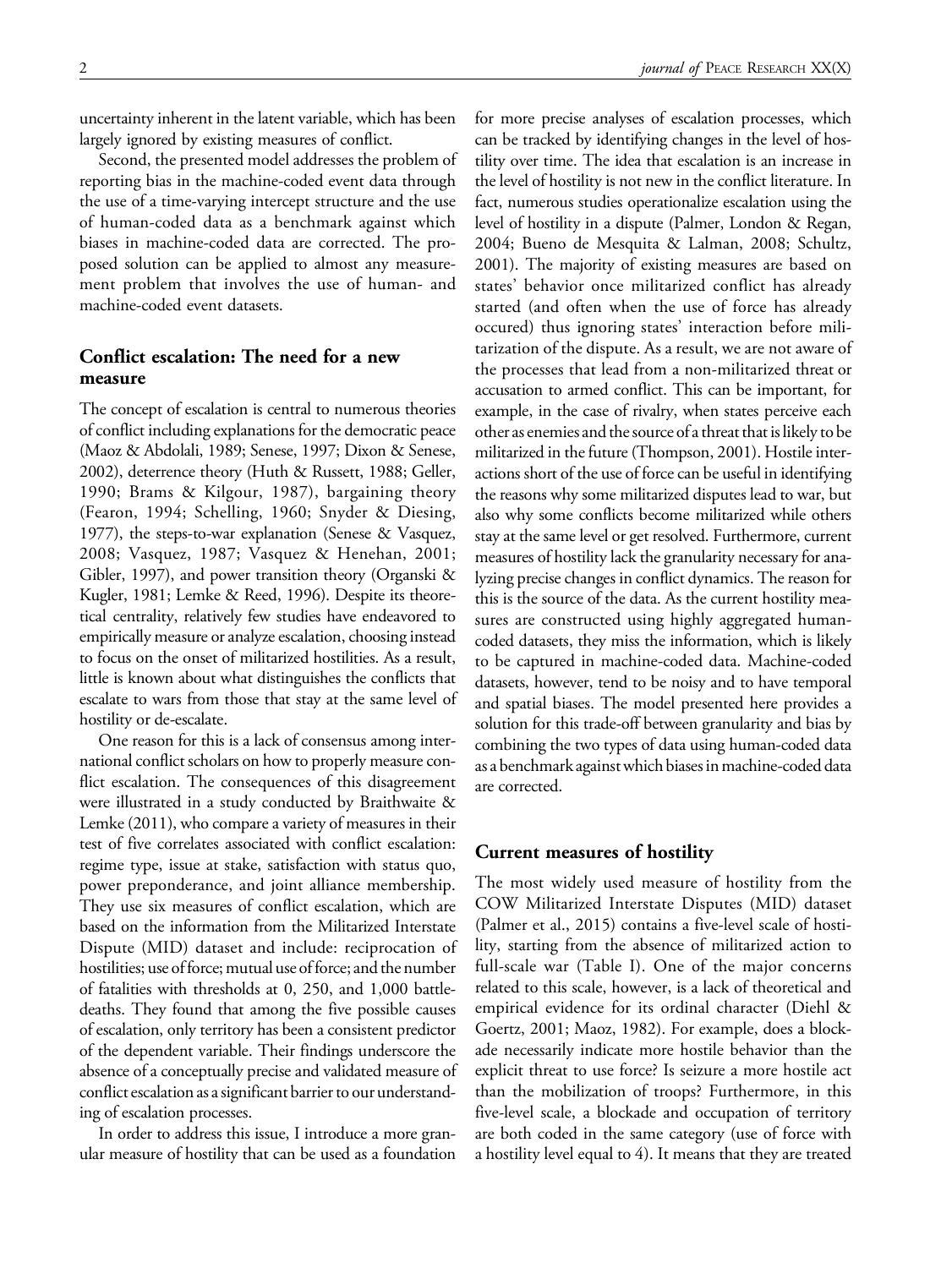Table I. MID hostility scale

| Hostility level             | Action                     |  |  |
|-----------------------------|----------------------------|--|--|
| $1 =$ No militarized action | No militarized action      |  |  |
| $2 =$ Threat to use force   | Threat to use force        |  |  |
|                             | Threat to blockade         |  |  |
|                             | Threat to occupy territory |  |  |
|                             | Threat to declare war      |  |  |
|                             | Threat to use CBR weapons  |  |  |
|                             | Threat to join war         |  |  |
| $3 =$ Display of force      | Show of force              |  |  |
|                             | Alert                      |  |  |
|                             | Nuclear alert              |  |  |
|                             | Mobilization               |  |  |
|                             | Fortify border             |  |  |
|                             | Border violation           |  |  |
| $4 =$ Use of force          | Blockade                   |  |  |
|                             | Occupation of territory    |  |  |
|                             | Seizure                    |  |  |
|                             | Attack                     |  |  |
|                             | Clash                      |  |  |
|                             | Declaration of war         |  |  |
|                             | Use of CBR weapons         |  |  |
| $5 = War$                   | Begin interstate war       |  |  |
|                             | Join interstate war        |  |  |

by researchers as equally informative, which might not be the case in the real world.

Maoz (1982) converted the COW ordinal hostility scale into a 14-category scale interval measure of dispute severity, with the threat to blockade as the least severe and war as the most severe actions. In their attempt to construct more precise indicators of dispute severity that would capture low-level conflicts, Diehl & Goertz (2001) came up with their own interval-level 200-point measure of dispute severity, based on the level of hostility and number of fatalities provided by the MID (Jones, Bremer & Singer, 1996) and COW datasets (Sarkees & Wayman, 2010). The distinct feature of this measure is the fact that wars and nonwar MIDs are scaled together, thus providing a range of levels of severity even among wars (Diehl & Goertz, 2001). Finally, the concept of crisis severity is also embedded in the ICB dataset, in which crises are described using seven dimensions: (1) source or trigger mechanism, (2) gravity, (3) complexity, (4) intensity, (5) duration, (6) communication pattern, and (7) outcome (Brecher, 1977).

Diehl & Goertz (2001) acknowledge, however, that the existing measures of hostility/dispute severity are often crude and do not allow researchers to make any inferences about relatively small changes in conflict dynamics. The example they discuss is rivalry behavior. As the militarized dispute data provide information

about rivalry only at the time of armed conflict, the use of finer-grained data can provide a more precise picture of rivalry (Diehl & Goertz, 2001: 265).

# A new measure of hostility

In order to introduce my measure of hostility, I deploy Goertz's (2006) framework, according to which a concept can be described at theoretical, ontological, and operationalization levels. At the theoretical level, I define hostility as the enmity directed from one state to another and the level of hostility as the intensity of this enmity. For example, a high level of hostility is likely to be reflected in the relatively high frequency and/or intensity of aggressive interactions between states, while low levels of hostility might be reflected in the absence of any conflicts.

At the ontological level, I decompose the concept into its constitutive elements. Given that hostility represents the nature of states' relationships, it can be observed only through the expressions of this relationship. Therefore, the elements are hostile rhetoric, such as threats to use force, or hostile behavior (e.g. shows of force or attacks). Finally, at the operationalization level or, in other words, data/indicator level, I operationalize hostility as a latent trait manifested through conflict events.

My conceptualization of hostility is thus different from the most widely used measure adopted by the Correlates of War (COW) project. In its common use, scholars deploy the MID data to identify threats, displays, and uses of military force, assuming that each corresponds to a greater degree of hostility. An implicit assumption of the COW hostility scale is that certain types of actions are inherently more hostile, or more reflective of greater degrees of enmity than others. However, while higher levels of hostility are more likely to be reflected in the use of force, such as an attack or the beginning of war, the relationship between the actual level of hostility and a conflictual action might be context dependent. While the assumption that material actions are more hostile than verbal ones may generally be accurate, there are also contexts in which this is unlikely to be the case – a threat to deploy chemical, biological, or radiological weapons is likely to reflect greater enmity than a display of military force through the deployment of patrol boats in disputed waters, the current MID hostility scale would rank the latter action more highly than it would the former. I make no assumptions about the ranking of conflict actions in developing my measure. More importantly, however, I believe there is variation in the level of hostility among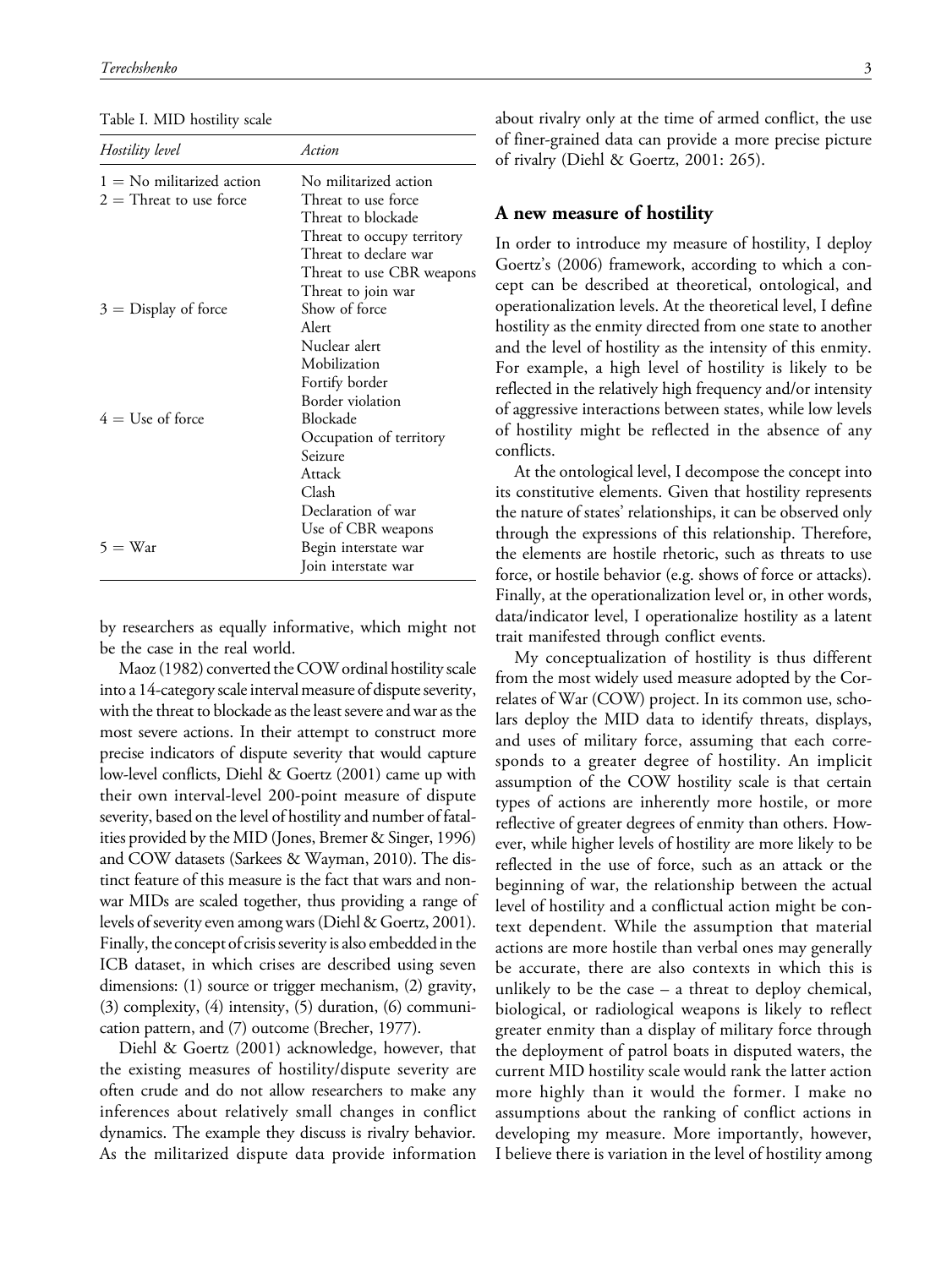the actions that involve the use of force and this variation is omitted in the COW's hostility measure.

To summarize, the assumptions I make in developing my measure of hostility are the following. First, as hostility is a part of an underlying relationship between states, it is a continuous trait, which we can observe only at certain points of time through 'hostile' actions, such as a blockade or an attack on one state by another. Second, while hostility is directed from one state to another, it does not need to be reciprocated. In this sense it is dyadic without necessarily being symmetric. In order to capture this asymmetry, I focus on directed dyads. In other words, I allow the level of hostility of the United States to Russia to be different from the level of hostility of Russia to the United States. Third, I assume that hostility is a unidimensional trait, which means it has a single underlying dimension and can be captured using a single measure. For instance, at any given time a dyad can be either more hostile or less hostile. Fourth, hostility is a latent trait, meaning that we cannot observe or measure it directly but we can infer its level based on its manifestations – conflictual behavior. While the idea that disputes are manifestations of states' hostility is not new in the conflict literature (Klein, Goertz & Diehl, 2006; Zinnes & Muncaster, 1984), this project is among the first that directly incorporates this theoretical assumption into an empirical model. Finally, as hostility is a latent trait, there is uncertainty associated with it. The model of hostility presented here allows researchers to incorporate this uncertainty into their statistical analysis. The model proposed in this article does not look at the effect of hostility on the probability of conflict but rather focuses on the information which states' conflict behavior or lack thereof provides. The goal of the model is to use states' actions, including those taken in the context of a conflict, in order to infer the level of hostility within a dyad at different points of time and to facilitate the analysis of conflict dynamics.

# Machine-coded data and temporal bias

A potential solution to the problem outlined in the previous section is the use of machine-coded political event datasets. One of the most prominent examples is the Phoenix dataset (Althaus et al., 2017), which provides information on states' cooperative and conflict behavior, including conflicts short of the threshold for militarized interstate disputes. However, using this dataset has several possible limitations. First, machine-coded data are often noisy. For instance, D'Orazio et al. (2016) illustrate that the ability of



Figure 1. The number of material conflicts as reported in Phoenix dataset

machine coders to reproduce human-coded militarized interstate incidents data is relatively low. Second, machine-coded datasets are likely to suffer from temporal bias caused by the increase in the number of news stories over time. While this issue of volume increase has been illustrated in the analysis of the GDELT data (Ward et al., 2013), even datasets that rely on a limited number of sources, such as Phoenix, are subject to this bias. $1$  This increase in the number of stories, if ignored, can translate into systematic measurement error and lead to incorrect inferences. For instance, Figure 1 shows that there has been an increase in the number of interstate material conflict events over time, which contradicts Pinker's (2012) argument on the global decline of interstate conflicts and is likely to be explained by an increase in the number of news stories.

In this article I present a solution (described in detail in the next section) to the temporal bias problem through the use of a varying-intercept model structure with human-coded data as a benchmark against which machine-coded data are integrated. In particular, in order to account for reporting bias, I allow the baseline probability of observing a material conflict event (variable from machine-coded Phoenix data) to vary as a function of time and combine it with the variables from

<sup>&</sup>lt;sup>1</sup> In the Online appendix B, I provide empirical evidence for the presence of temporal bias in the Phoenix dataset.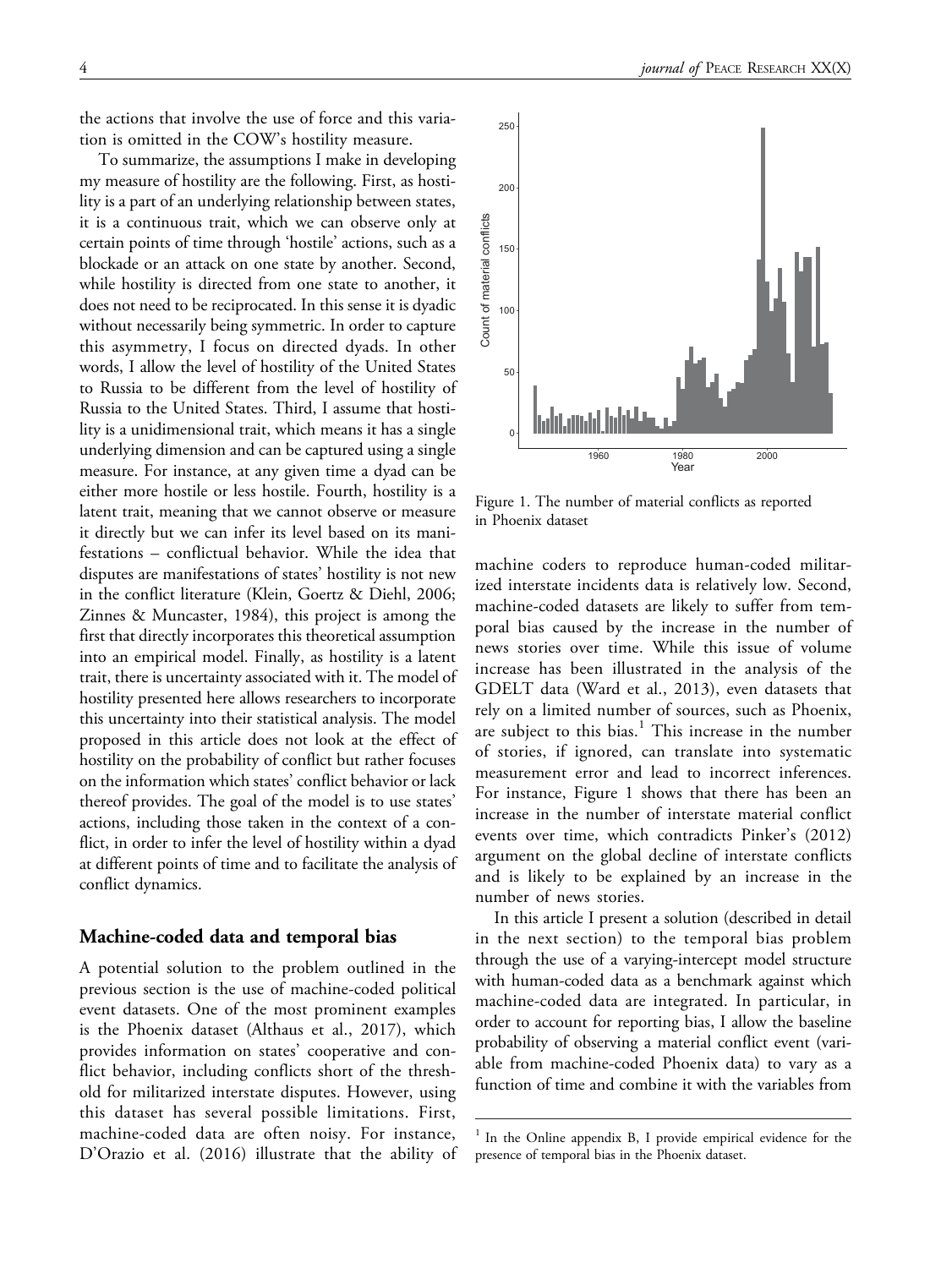Table II. Data variables and description

| Data source                                    | Variable name Description      |                                                                                                                                                               |
|------------------------------------------------|--------------------------------|---------------------------------------------------------------------------------------------------------------------------------------------------------------|
| Militarized Interstate<br>Disputes (1816-2010) | Show of force                  | Public demonstration by a state of its military forces, not involving combat<br>operations                                                                    |
|                                                | Alert                          | Reported increase in the military readiness of a state's regular armed forces                                                                                 |
|                                                | Nuclear alert                  | Reported increase in the military readiness of a state's nuclear forces                                                                                       |
|                                                | Mobilization                   | Activation by a state of all or part of its previously inactive forces                                                                                        |
|                                                | Border<br>fortification        | Explicit attempt to demonstrate control over a border area through the<br>construction/reinforcement of military outposts                                     |
|                                                | Border<br>violation            | Crossing of a recognized land, sea or air boundary for a period of less than 24 hours<br>by official forces of one state, without any use of force being used |
|                                                | Blockade                       | Use of ships, planes or troops by one state to seal off the territory of another state<br>so as to prevent entry or exit of goods or personnel                |
|                                                | Occupation<br>of territory     | Use of military force by one state to occupy the whole or part of another state's<br>territory for a period of more than 24 hours                             |
|                                                | Seizure                        | Capture of material/official forces from another state, or the detention of private<br>citizens operating within contested territory. Lasts at least 24 hours |
|                                                | Attack                         | Use of regular armed forces of a state to fire upon the armed forces/population/<br>territory of another state                                                |
|                                                | Clash                          | Outbreak of military hostilities between regular armed forces of two or more<br>system members, in which the initiator may or may not be clearly identified   |
|                                                | Beginning of<br>interstate war | Beginning of interstate war between two or more states as defined by the COW<br>project                                                                       |
|                                                | Joining<br>interstate war      | Joining of an ongoing COW interstate war by a state in opposition to another state<br>that is currently involved in that war                                  |
| Phoenix (1946-2010)                            | Material<br>conflict           | Physical acts of a conflictual nature, including armed attacks, destruction<br>of property, assassination, etc.                                               |

the MID dataset.<sup>2</sup> This framework allows me to combine the accuracy of human-coded data and granularity of the machine-coded event dataset.

# Model

My model assumes that hostility is a unidimensional trait that can be measured using observed outcomes. I employ an item-response theory (IRT) model, which is a type of latent variable model used to generate estimates of a latent trait of interest (hostility) by combining information from observable items or manifest variables (conflict events). It has been used increasingly in political science, enabling researchers to estimate a number of unobservable concepts (Jackman, 2009; Reuning, Kenwick & Fariss, 2019). Furthermore, this model allows me to directly model the uncertainty associated with the latent trait.

#### Data

I use the directed dyad-quarter as the unit of analysis. As one of the main goals of this project is to create a more

granular measure of hostility that can be used as a measure of conflict escalation and thus is able to capture even the smallest changes in states' interactions, I focus on the annual quarter instead of more traditional year-level unit of analysis. My sample consists of politically relevant dyadquarters from 1950 to 2010. Politically relevant dyads are dyads where either states are contigious or at least one of the states is a major power. I reduce my sample to politically relevant dyads both for computational tractability and following common practice in the international conflict literature which has shown that this sample is generalizable to the population of dyads (Lemke & Reed, 2001). As a result, I have 648,368 directed dyad-quarter observations and 3,388 directed dyads.

In order to construct the latent measure of hostility I merge variables from two conflict event datasets: the COW Dyadic Militarized Interstate Disputes (MID) dataset (Maoz et al., 2019; Palmer et al., 2015) and the Phoenix event dataset (Althaus et al., 2017) (summarized in Table II). For the Phoenix project, I combine data from three sources: New York Times Corpora events from 1945 to 2005, FBIS Corpora events from 1945 to 2005, BBC Summary of World Broadcast Corpora events from 1979 to 2015 in a way such that, if any of

 $2A$  similar framework has been used by Fariss (2014).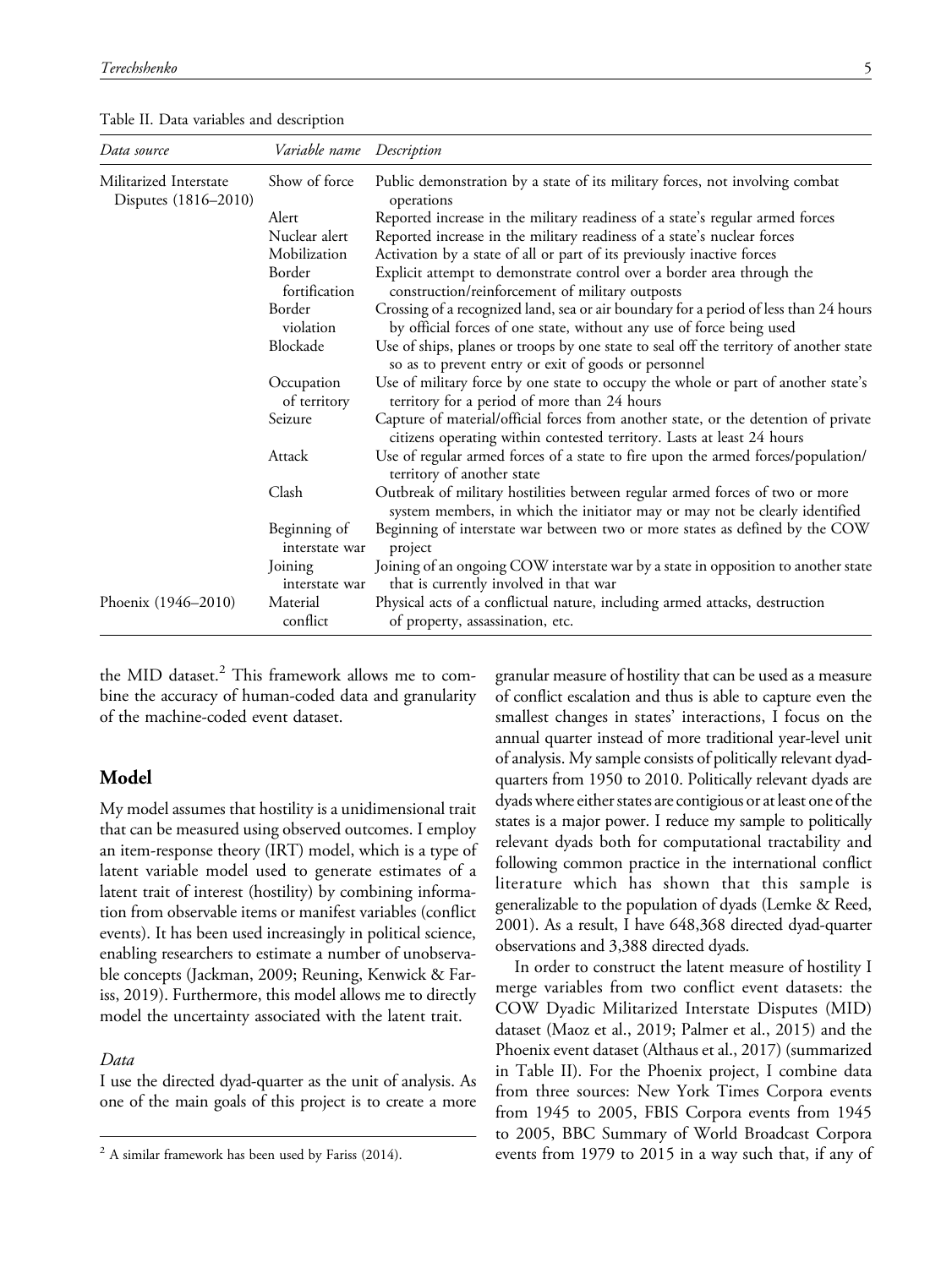| Attack                                                                      | Clash                 |
|-----------------------------------------------------------------------------|-----------------------|
| Level 0 No attack                                                           | No clash              |
| Level 1 Attack, no fatalities Clash, no fatalities                          |                       |
| Level 2 Attack, data on fatalities Clash, data on fatalities<br>are missing | are missing           |
| Level 3 Attack with fatalities                                              | Clash with fatalities |

Table III. Combination of fatalities and variables indicating the use of force

these sources capture an event, it is recorded in my dataset. The choice of the data is driven primarily by the prominence of the datasets and their temporal coverage. The MID dataset is the most commonly used humancoded conflict event dataset in the international conflict literature. While the Phoenix dataset is relatively new, with all its datasets combined, it allows me to capture conflict events in the post-World War II period.

The variables from the MID dataset include: Show of force, Alert, Nuclear alert, Mobilization, Border fortication, Border violation, Blockade, Occupation of territory, Seizure, Attack, Clash, Beginning of war, and Joining war. All of these variables except Attack and Clash are dichotomous. Attack and Clash variables are ordinal. As attacks and clashes are more likely to involve fatalities than other conflict actions short of war, I incorporate the fatality level into these variables. The assumption I am making is that attacks and clashes with fatalities reflect higher levels of hostility than the same actions that do not lead to fatalities. As a result, 0 indicates the absence of attack/ clash, 1 – attack/clash without fatalities, 2 – attack/ clash with missing information on fatalities, and 3 – attack/clash with fatalities (Table III).

Material conflict is a quad category from the Phoenix dataset. Quad categories represent a high level of aggregation of the Conflict and Mediation Event Observations (CAMEO) framework. The Material conflict category includes exhibition of force posture, reduction in relations, coercion, assault, fight, and engagement in unconventional mass violence (Gerner et al., 2002). 0 indicates the absence of the material conflict, 1 indicates one material conflict, 2 corresponds to two material conflicts, and I assigned 3 to the variable if the number of events is equal to or exceeds three. The assumption here is that higher hostility is likely to be reflected in the higher number of material conflicts within the dyad.

#### Model

In order to construct a latent measure of hostility, I use an ordinal item-response (O-IRT) model. The goal of

this model is to estimate hostility, where  $\theta_{it}$  is the hostility estimate for the directed dyad  $i$  at time  $t$  using the observable manifestations of hostility outlined in the previous section,  $y_{itj}$ .

Each item is indexed  $j = 1, \ldots, J$  and is observed at the dyad-quarter level, where dyads are indexed  $i = 1, \ldots, N$  and time is indexed  $t = 1, \ldots, T$ . Each item has two parameters: the 'item discrimination' parameter  $\beta_j$  and the 'item difficulty' parameter  $\alpha_j$ .  $\beta_j$  shows how informative the item is.  $\alpha_j$  indicates the probability of the item at the average level of hostility (Jackman, 2009).  $K_j$  is the total number of values that each item  $y_i$  can take on. If item *j* is binary,  $K_i = 2$  and it has only one intercept and, if item *j* is ordinal,  $K_j > 2$  and I use  $K_f$ –1 cutpoints.

To account for the temporal bias in the machinecoded dataset variable (Material conflict), I make the following modification to the model. I assume that the difficulty parameter for the human-coded MID variables is constant over time and leave it as  $\alpha_j$ . For the *Material* conflict variable, however, I allow the difficulty parameter to vary as a function of time, which means that I estimate it for each year and parameterize it as  $\alpha_{ti}$ .

Following Fariss's (2014) framework, I specify the probability distribution as:

$$
P[y_{ij} = k] = [F(\alpha_{ijk} - \beta_j \theta_{it}) - F(\alpha_{ijk-1} - \beta_j \theta_{it})]^{(v_j)}
$$
  
 
$$
* [F(\alpha_{jk} - \beta_j \theta_{it}) - F(\alpha_{jk-1} - \beta_j \theta_{it})]^{(1-v_j)}
$$
  
(1)

where  $v_j = 1$  when the j indicator is one of the Phoenix variables and  $v_j = 0$  when it is one of the MID variables.

As  $\theta_{it}$  cannot be fully observed and all of the parameters of interest must be estimated simultaneously, the Bayesian approach has been increasingly used to estimate this type of model (Jackman, 2009). In Bayesian inference, the researcher starts with specification priors that reflect the uncertainty or belief about the parameters before the data have been observed. I set the prior for latent trait to  $\theta_{it} \sim \text{Normal}(0, 1)$ . This weakly informative prior reflects an assumption that the population of dyads is roughly normally distributed across the spectrum of hostility. I assign the slightly informative prior  $\beta_i$  ~ Gamma(4, 3) that restricts the value of the item discrimination parameter to be positive and reflects an assumption that all indicators contribute (and in the same direction) to the latent variable. Under this model specification, increases in the values of each indicator  $y_j$ correspond to the higher values of the latent trait. Finally, I assign the very weak priors to  $\alpha$  ( $\alpha_i \sim$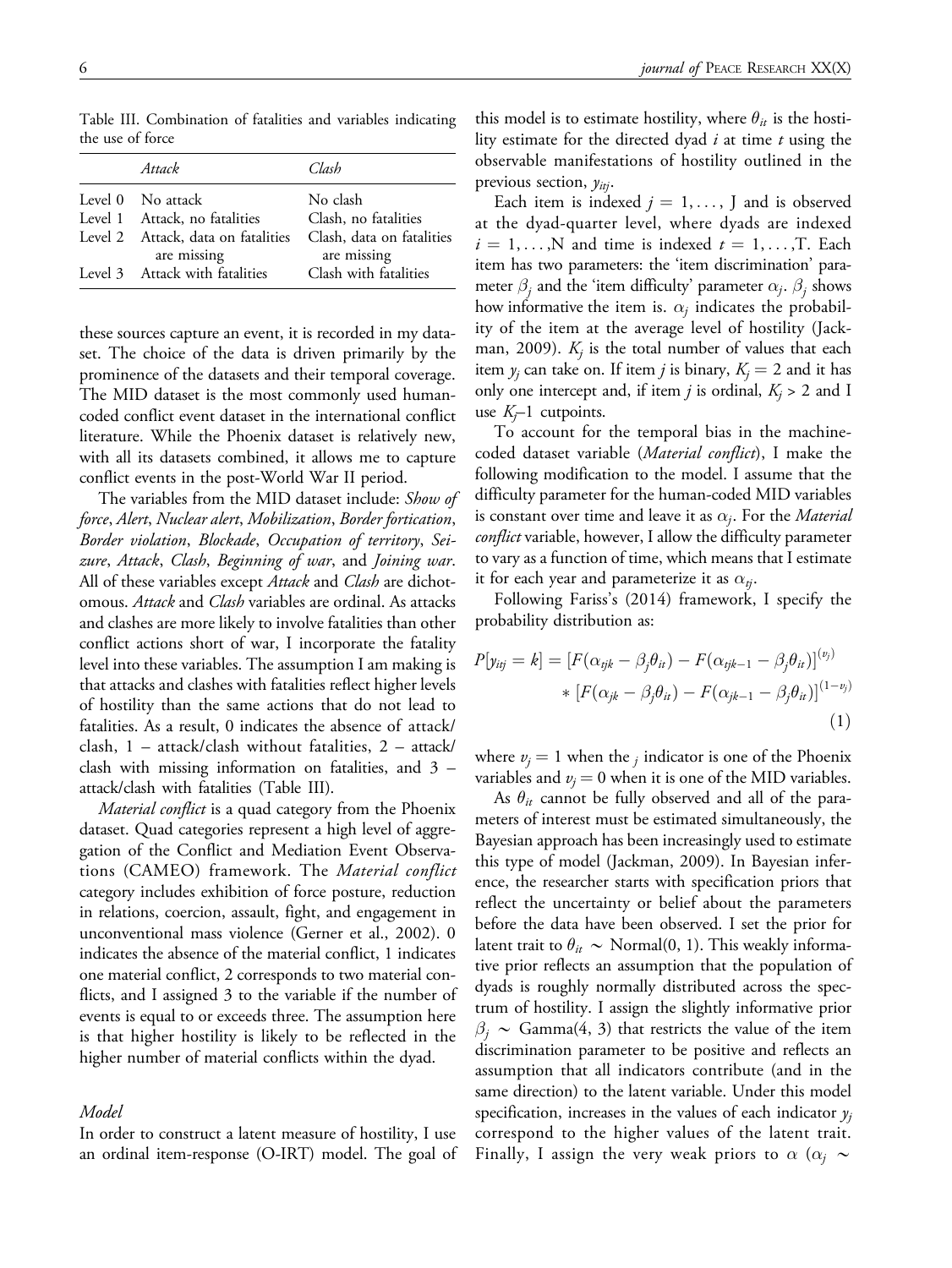

Figure 2. Model parameters

This figure displays the difficulty and discrimination parameters for each item. Dots indicate means of the cutpoints. Lines indicated 95% credible intervals. Mobilization, Blockade, and Nuclear alert are more likely to be in the higher category at the average level of hostility. The change in the level of hostility is reflected the most in Material conflict, Beginning of war, and Nuclear alert variables.

Normal(0, 10)). By assignining this prior I impose no information on the hostility measure and allow for wide variation in observations. In general, the priors I use in the model are either consistent with or less informative than those used in several other studies using dynamic IRT models (Fariss, 2014; Reuning, Kenwick & Fariss, 2019; Schnakenberg & Fariss, 2014; Treier & Jackman,  $2008$ )<sup>3</sup>

In order to assess convergence, I look primarily to the R statistic, which compares the variance over chains to ^ that within chains for a given parameter (Gelman & Hill, 2007). All R values are less than 1.1. To check for auto- ^ correlation, I look at the effective sample size (ESS), which is sample size adjusted for autocorrelation. The majority of the parameters have ESS higher than 2,000, thus there is no problem with autocorrelation. Posterior predictive checks are reported in the Online appendix and suggest the model fits the data well.

#### Model output

My final hostility estimate has an average value of 0, with the highest estimate of 1.5 for the China–Taiwan dyad and the lowest estimate of –0.17 for the United Kingdom–Kyrgyzstan dyad. Given the fact that the China– Taiwan dyad has emerged out of conflict, while the United Kingdom and Kyrgyzstan have few within-dyad conflict interactions, this quick examination of the estimates provides some evidence for face validity of my measure.

The contribution of each of the variables in the model is reflected in the difficulty and discrimination parameters (left panel of Figure 2). For a given hostility level, the probability of conflict event increases as the item difficulty decreases. At the average level of hostility, the probability of a nuclear alert is lower than the probability of any other conflict event, which can be explained by the fact that a nuclear alert is a relatively rare event and we would expect a nuclear alert only at a high level of hostility.

The discrimination parameter reflects the extent to which a change in the level of hostility corresponds to the change in each of the manifest variables. For instance, Figure 2, right panel, shows that if the level of hostility within a dyad increases, we are more likely to observe *Alert* than *Attack* or *Clash*. This is important, as it indicates that, for example, Alert is a more hostile action than *Seizure*. This observation, however, contradicts the MID hostility level scale. It should be noted that while the MID hostility scale is based on theoretical assumptions, the ranking presented here is generated by the conflict data. Thus, the model output suggests that the use of the ordinal scale for measuring hostility and conflict escalation might bias the results as the measure would not necessarily reflect reality.

 $3$  The model is estimated using Stan, a C++ program, which performs Bayesian inference using a No-U-Turn sampler (Hoffman & Gelman, 2014), an adaptive form of Hamiltonian Monte Carlo sampling (Neal et al., 2011).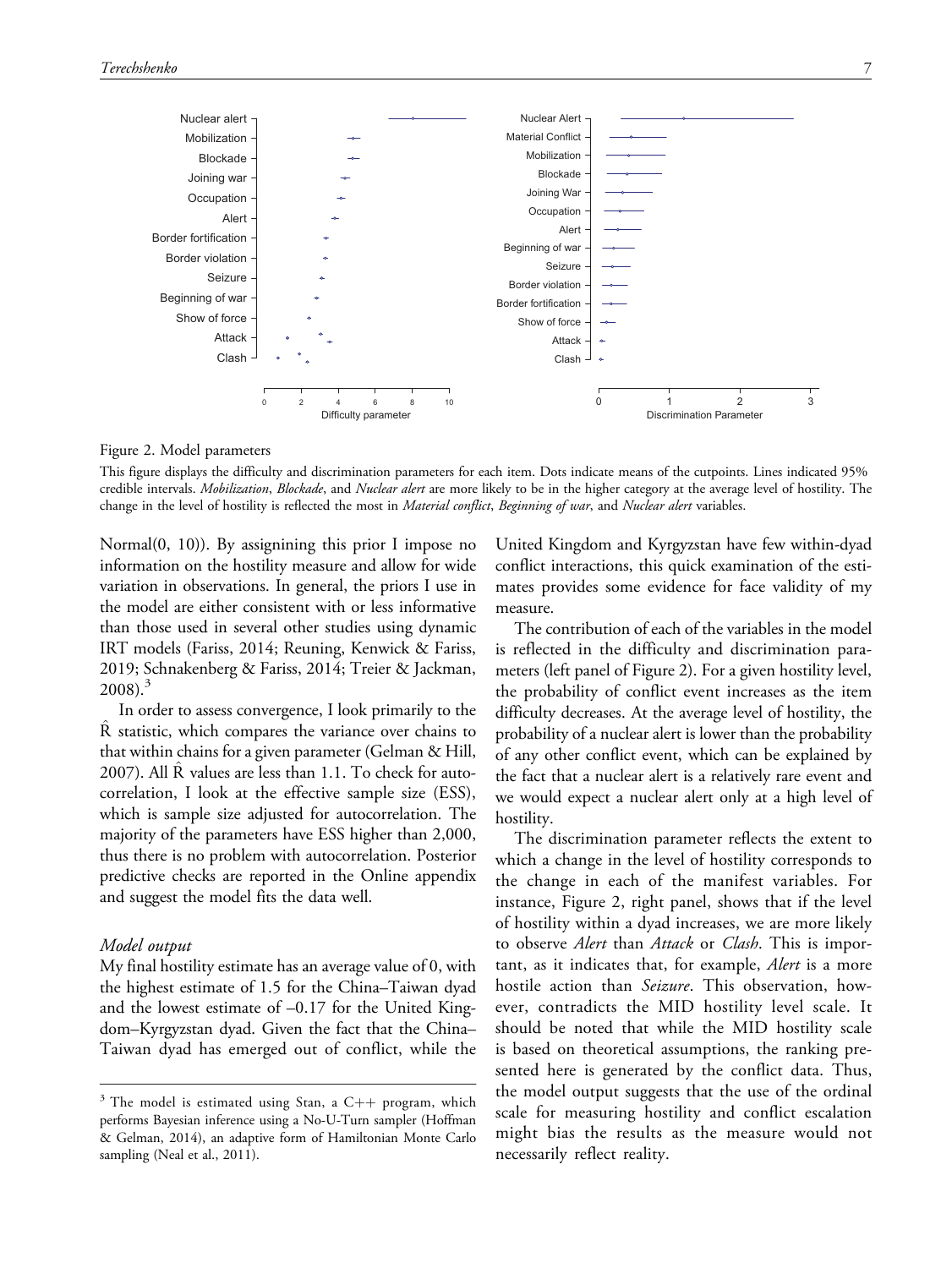

Figure 3. Temporal variation in the level of global hostility (a) Fixed-intercept (b) Varying-intercept

This figure shows temporal variation in the level of global hostility in models with the fixed intercept and time-varying intercept models. Dots indicate the mean posterior estimates across all politically relevant dyads over time. Bars represent 95% credible intervals. Solid lines show the linear relationship between years and the mean hostility values. Dashed lines indicate the mean values of hostility,1950–2010.

# Concurrent validity

As a concurrent validity check, I look at variation of the level of global hostility across time. As the number of interstate wars has been decreasing over time (Pinker, 2012), I would expect the level of global hostility to be decreasing as well. I take 1,000 draws from the posterior estimates of  $\theta_{it}$  and calculate the annual means of hostility across these draws. I then take the mean values across all dyads in my sample for each year (Figure 3). According to Figure 3, the time-varying intercept model (b) shows the decrease in the level of hostility and, therefore, is more consistent with this theoretical prediction than the fixed-intercept model (a), which shows a substantial increase.

I also look at the levels of hostility in several dyads. For instance, according to Diehl & Goertz (2001), the China–South Korea rivalry is an example of an enduring rivalry with a pattern of decreasing severity over time. Therefore, we would expect hostility in this dyad to be decreasing over time as well. Figure 4 shows that varyingintercept model (b) is more consistent with our expectation than fixed-effect model (a). Thus, the varying-intercept model passes the concurrent validity check. The fixedeffect model also shows increasing levels of hostility in the

United States–Soviet Union/Russia (Figure 5) dyad, which provides additional evidence for the presence of the temporal bias in the model. In both cases, however, the varying-intercept model is aligned well with what we observe in the real world.

# Predictive validity check

In this section, I assess the predictive validity of my hostility measure. If this measure is valid, it should be able to predict the processes to which it is theoretically linked (Trochim, 2006). In particular, I extend Findley, Piazza & Young's (2012) study on terrorism in international rivalries.

Findley, Piazza & Young (2012) argue that states hostile toward each other are more likely to abet transnational terrorists than other states. Sponsorship of terrorism gives the states involved tactical advantages such as plausible deniability and disproportionate effectiveness. Furthermore, the increasing costs of conventional warfare makes terrorism a viable option for states that try to avoid direct confrontation with their rivals (Jenkins, 1975; Conrad, 2011).

In order to test their theory, Findley, Piazza & Young (2012) use two measures of rivalry. The first measure is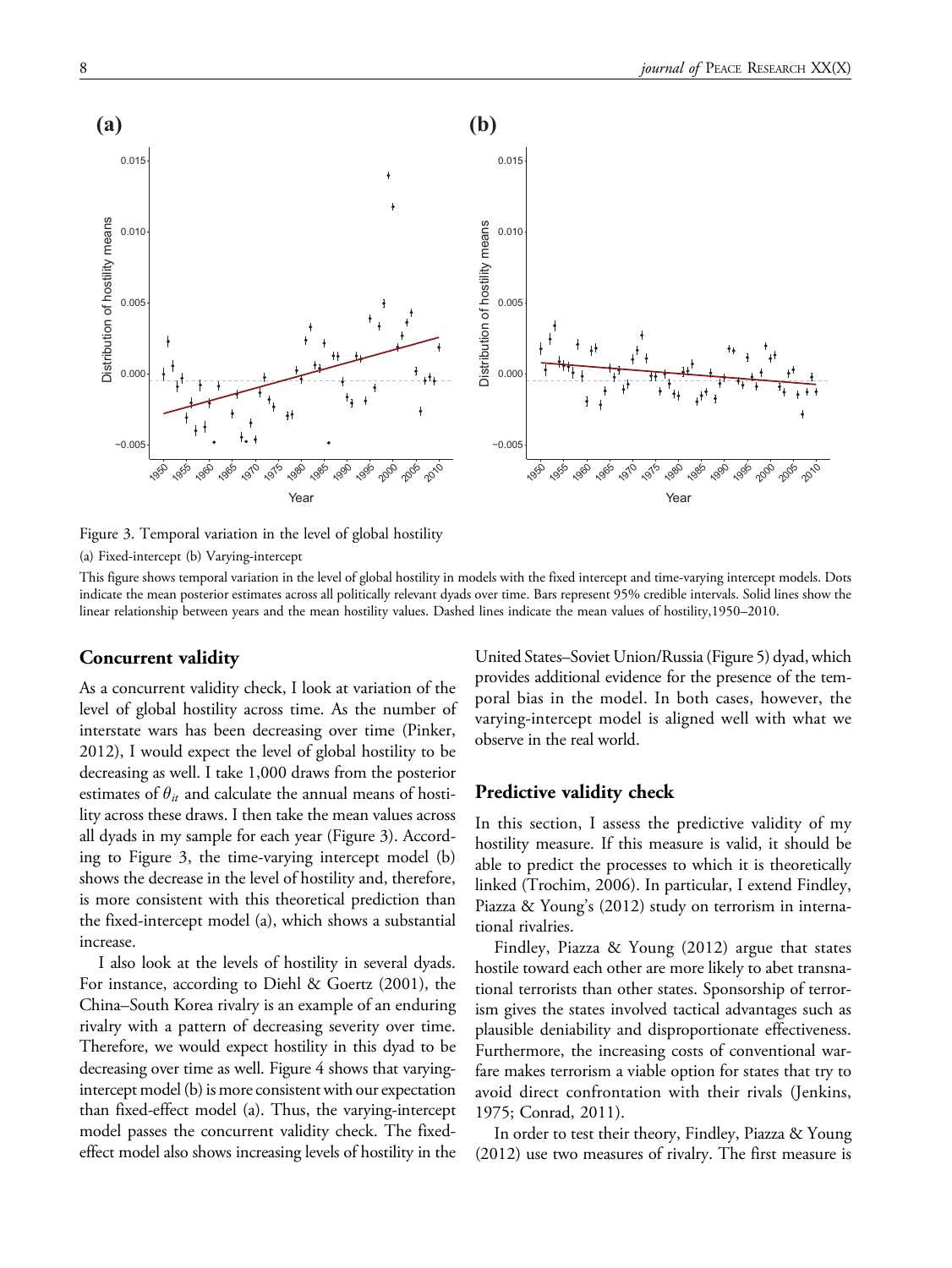

Figure 4. Temporal variation in the level of hostility in the China–South Korea dyad

#### (a) Fixed-intercept (b) Varying-intercept

This figure shows mean posterior estimates for the China–South Korea dyad over time in models with fixed intercept and time-varying intercept. Bars represent 95% credible intervals. Solid lines show the linear relationship between years and the mean hostility values. Dashed lines indicate the mean values of hostility within the dyad across time.



Figure 5. Temporal variation in the level of hostility in the United States–Soviet Union/Russia dyad (a) Fixed-intercept (b) Varying-intercept

This figure shows mean posterior estimates for the United States–Soviet Union/Russia dyad over time in models with fixed intercept and timevarying intercept. Bars represent 95% credible intervals. Solid lines show the linear relationship between years and the mean hostility values. Dashed lines indicate the mean values of hostility within the dyad across time.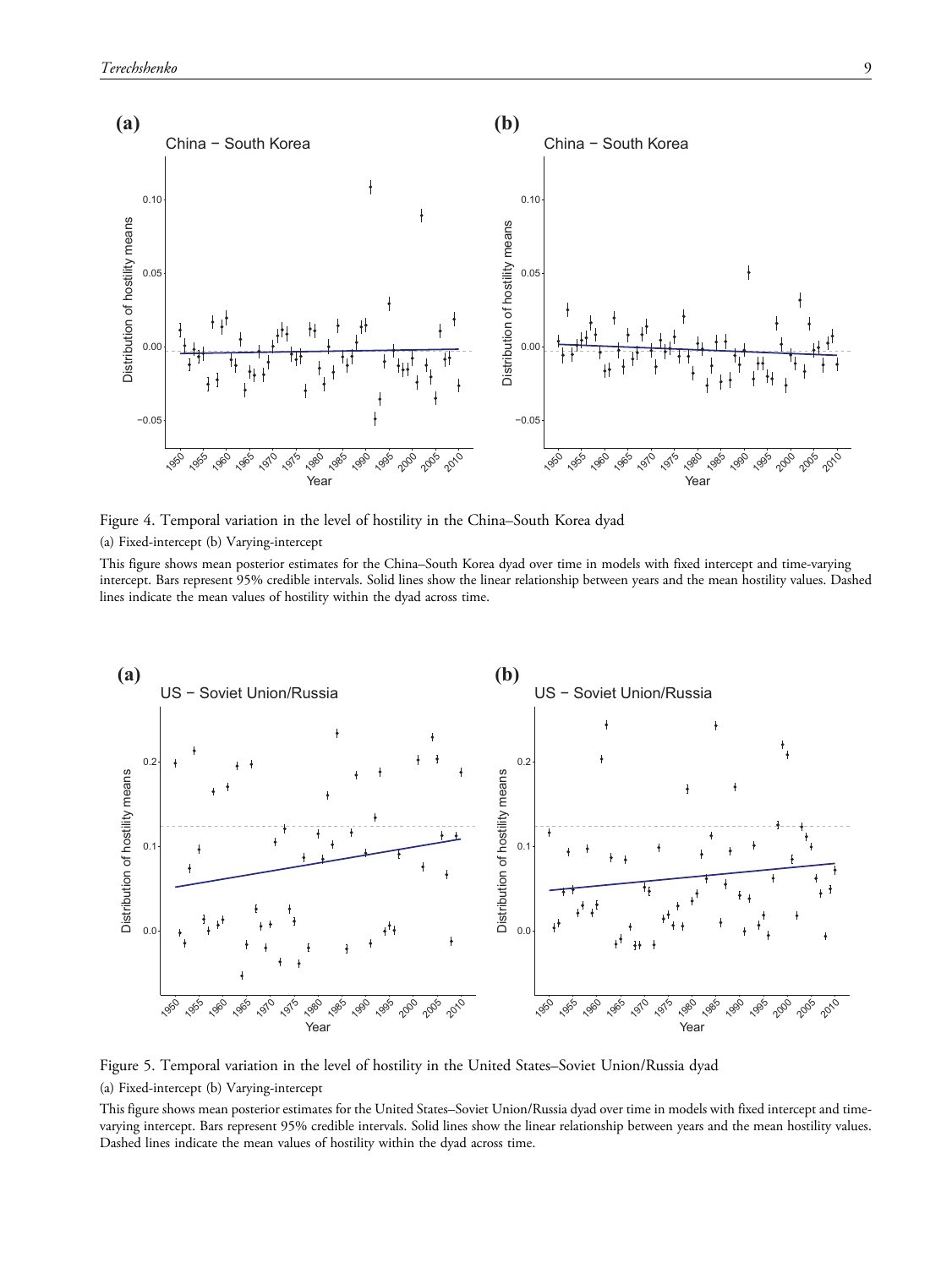|                         | (1)<br>Terror counts | (2)<br>Terror counts 2 | (3)<br>Terror counts | (4)<br>Terror counts 2 |
|-------------------------|----------------------|------------------------|----------------------|------------------------|
| Hostility               | $7.080*$             | 7.822**                | 5.288*               | $4.642**$              |
|                         | (2.471)              | (1.588)                | (1.854)              | (1.413)                |
| Joint democracy         | $1.223**$            | $0.925**$              | 0.271                | $-0.164$               |
|                         | (0.211)              | (0.140)                | (0.224)              | (0.136)                |
| Log (Capability ratio)  | $-0.055$             | $-0.329**$             | 0.121                | $-0.597**$             |
|                         | (0.053)              | (0.027)                | (0.108)              | (0.055)                |
| Contiguity              | $1.126**$            | 0.083                  | $1.841**$            | $0.915***$             |
|                         | (0.221)              | (0.167)                | (0.208)              | (0.173)                |
| Past terror (Origin)    |                      |                        | $0.331**$            | $0.724**$              |
|                         |                      |                        | (0.064)              | (0.039)                |
| Past terror (Target)    |                      |                        | $0.687**$            | $0.669**$              |
|                         |                      |                        | (0.065)              | (0.047)                |
| Cold War                |                      |                        | $-0.900**$           | $-0.361**$             |
|                         |                      |                        | (0.139)              | (0.086)                |
| Interstate war (Origin) |                      |                        | $0.504^{\dagger}$    | $-0.059$               |
|                         |                      |                        | (0.224)              | (0.159)                |
| Interstate war (Target) |                      |                        | $-0.014$             | $0.472**$              |
|                         |                      |                        | (0.223)              | (0.105)                |
| Civil war (Origin)      |                      |                        | $1.429**$            | $1.041**$              |
|                         |                      |                        | (0.218)              | (0.141)                |
| Civil war (Target)      |                      |                        | $-0.237$             | $-0.210$               |
|                         |                      |                        | (0.220)              | (0.129)                |
| Constant                | $-5.317**$           | $-3.615**$             | $-6.450**$           | $-5.516**$             |
|                         | (0.172)              | (0.114)                | (0.224)              | (0.166)                |
| Number of observations  | 60,026               | 60,026                 | 60,026               | 60,026                 |

Table IV. Negative binomial models of transnational terrorist attacks using dyads 1968–2002 (without rivals)

Standard errors in parentheses.  $^{\dagger} p < 0.1, \, {}^*p < .02, \, {}^*{}^*p < 0.002.$ 

from Klein, Goertz & Diehl (2006), who identify a rivalry through issue linkages in repeated militarized conflicts between two states. The second is the operationalization used by Rasler & Thompson (2006: 151), where rivalries are defined as 'relationships among actors who mutually perceive their adversary to be a competitor'. The dependent variable is the number of transnational terrorist attacks based on the ITERATE dataset (Mickolous, Sandler & Murdock, 2007). The unit of analysis is the directed dyad-year. The sample is limited to politically relevant dyads from 1968 to 2002. Regardless of the operationalization of the independent variable, Findley, Piazza & Young (2012) find that transnational terrorist attacks are more likely to occur in the presence of interstate rivalry.

I extend Findley, Piazza & Young's (2012) study by looking at the effect of hostility on the number of terrorist attacks. Based on these theoretical and empirical studies, if my measure of interstate hostility is valid, the level of hostility should be able to reproduce a strong positive effect on the count of transnational terrorist attacks.

The model specification is very similar to the one used by Findley, Piazza & Young (2012). The unit of analysis is the directed dyad-year. The analysis includes only politically relevant directed dyads from 1968 to 2002. Following Findley, Piazza & Young (2012), I use two approaches in estimating the effect of hostility on the dependent variable. In both approaches, the origin country is defined as the nationality of the terrorists. However, in the first approach, the target country is defined as the country in which the terrorist event occurred, while in the second approach, the target country is the nationality of the victims. Finally, I preserve the set of control variables used in Findley, Piazza & Young's (2012) paper. The small set includes only dyadic variables: rivalry, hostility, joint democracy, contiguity, and capability ratio. In addition to these covariates, the fully specified model includes the history of terrorism, interstate war, Cold War, and civil war in both the origin and target states. First, I reproduce the analysis on the full sample and found that hostility in fact has a significant positive effect on the number of transnational attacks. The results are shown in Online appendix D. Second, I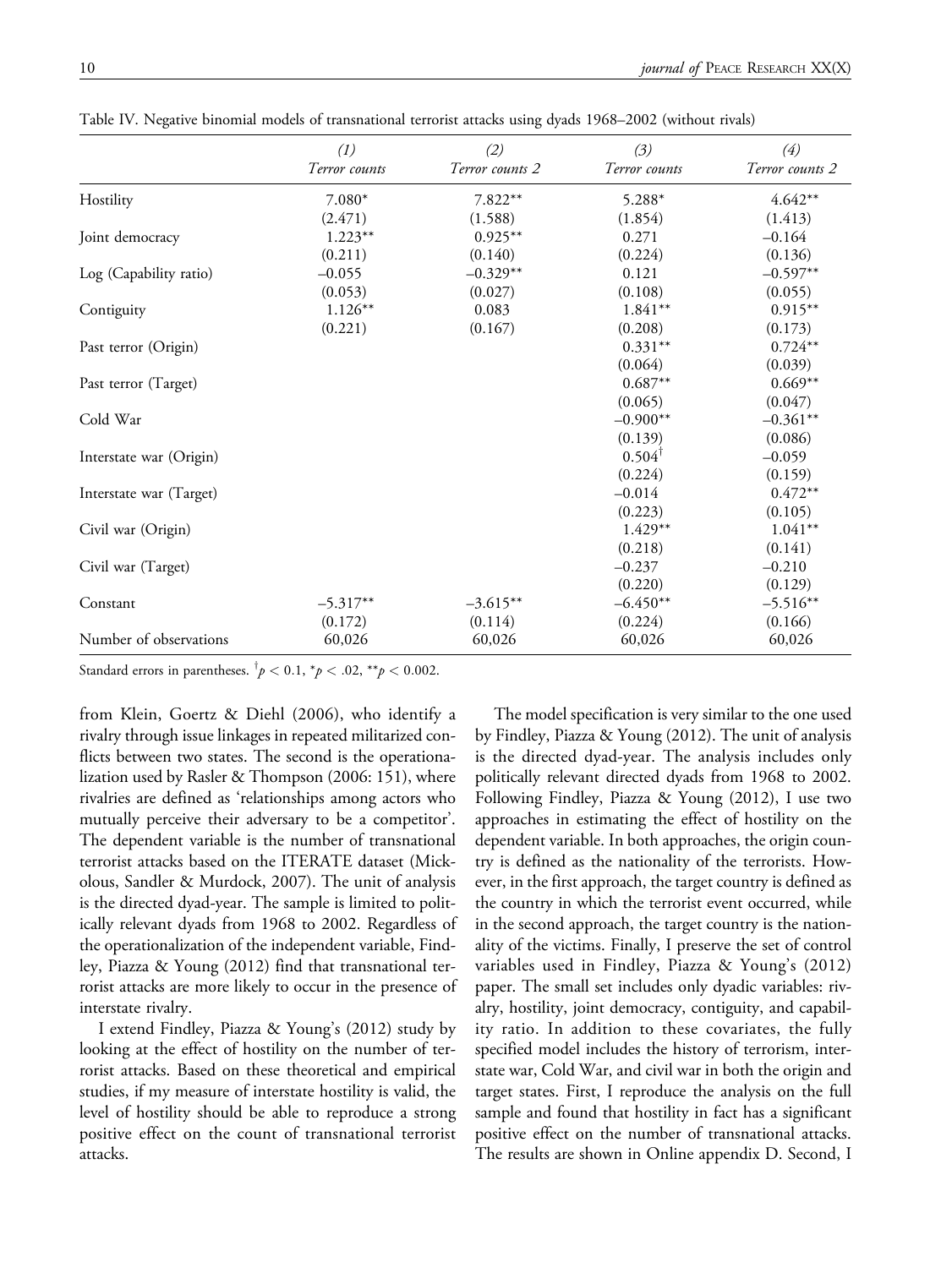designed a harder test for my measure by excluding rivals from the dataset. This test provides a challenge for my measure as it reduces the sample in size and limits it to the dyads that are not engaged in a rivalry and, thus, are likely to be on the lower end of hostility scale. Moreover, this test can illustrate the utility of my hostility measure over the dichotomous rivalry approaches, showing that states' interactions are likely to be more nuanced and thus require a fine-grained measure.

Table IV presents the results.<sup>4</sup> The coefficient for interstate hostility is positive and significant across all models, which provides support for my hypothesis, suggesting that dyads with higher levels of hostility are more likely to experience transnational terrorist attacks than other dyads. In addition to demonstrating the predictive validity of my measure, this analysis suggests that the theoretical expectations of Findley, Piazza & Young (2012) extend into important new grounds – I find that there is a link between hostility and transnational terrorism even in non-rivalrous dyads.

# Conclusion

Current discussions of interstate conflict escalation are hindered by the lack of a single framework, which could be used for studying conflict dynamics. Understanding the process of conflict escalation, however, is important for numerous theories on international conflict. A significant part of the problem is the absence of a valid measure of conflict escalation. In this article, I address this issue by developing a new measure of interstate hostility that can serve as a foundation for measuring escalation. One of the major contributions of this project is a solution to the trade-off between granularity and bias in measuring hostility. For instance, it is well known that while human-coded datasets, such as MID, are often criticized for being too highly aggregated, events data struggle with irregular reporting. The measure presented in this article mitigates these issues through the use of a time-varying intercept model structure and combination of human-coded and machine-coded data. Furthermore, it incorporates uncertainty in the underlying measure which is hitherto ignored in virtually every measure of hostility to date. In addition, the presented model suggests the necessity for a re-evaluation of existing measures of dispute severity and hostility in terms of their relation toward the concept. Finally, the new measure of interstate hostility not only allows for testing of existing

theories, but also can motivate new theories on escalation and de-escalation processes as well as foreign policy in general. For example, the replication of Findley, Piazza & Young's (2012) study with the hostility measure suggests that the level of interstate hostility can potentially explain states' sponsorship of transnational terrorism. The fact that this finding holds even for non-rivalrious dyads suggests that Findley, Piazza & Young's (2012) argument can be extended to a larger set of dyads and illustrates the utility of the finer-grained measure of hostility.

This project constitutes a first step in the analysis of conflict escalation. Moving forward, incorporating more complex dependencies in the international system into the study of escalation seems to be a fruitful area of research. Potential lines of inquiry include the analysis of the impact of the conflict escalation process within one dyad on the conflict/cooperation in other dyads or the relationship between the alliance network structure and probability of the conflict escalation.

# Replication data

The dataset, codebook, and do-files for the empirical analysis in this article, as well as the Online appendix, can be found at http://www.prio.org/jpr/datasets.

# Acknowedgements

I am grateful to Michael Kenwick and Christopher Fariss for their guidance. I would also like to thank Glenn Palmer, Douglas Lemke, Burt Monroe, Kevin Reuning, Bruce Desmarais, Zita Oravesz, and James A. Piazza for their help, feedback, and useful comments.

# ORCID iD

Zhanna Terechshenko **https://orcid.org/0000-0001-**7585-1369

#### References

- Althaus, Scott; Joseph Bajjalieh, John F Carter, Buddy Peyton & Dan A Shalmon (2017) Cline Center Historical Phoenix Event Data. Distributed by Cline Center for Advanced Social Research.
- Braithwaite, Alex & Douglas Lemke (2011) Unpacking escalation. Conflict Management and Peace Science 28(2): 111–123.
- Brams, Steven J & D Marc Kilgour (1987) Threat escalation and crisis stability: A game-theoretic analysis. American Political Science Review 81(3): 833–850.
- Brecher, Michael (1977) Toward a theory of international crisis behavior. International Studies Quarterly 21(1): 39-74.

 $4$  I used the posterior mean as a point estimate of interstate hostility in each dyad-year.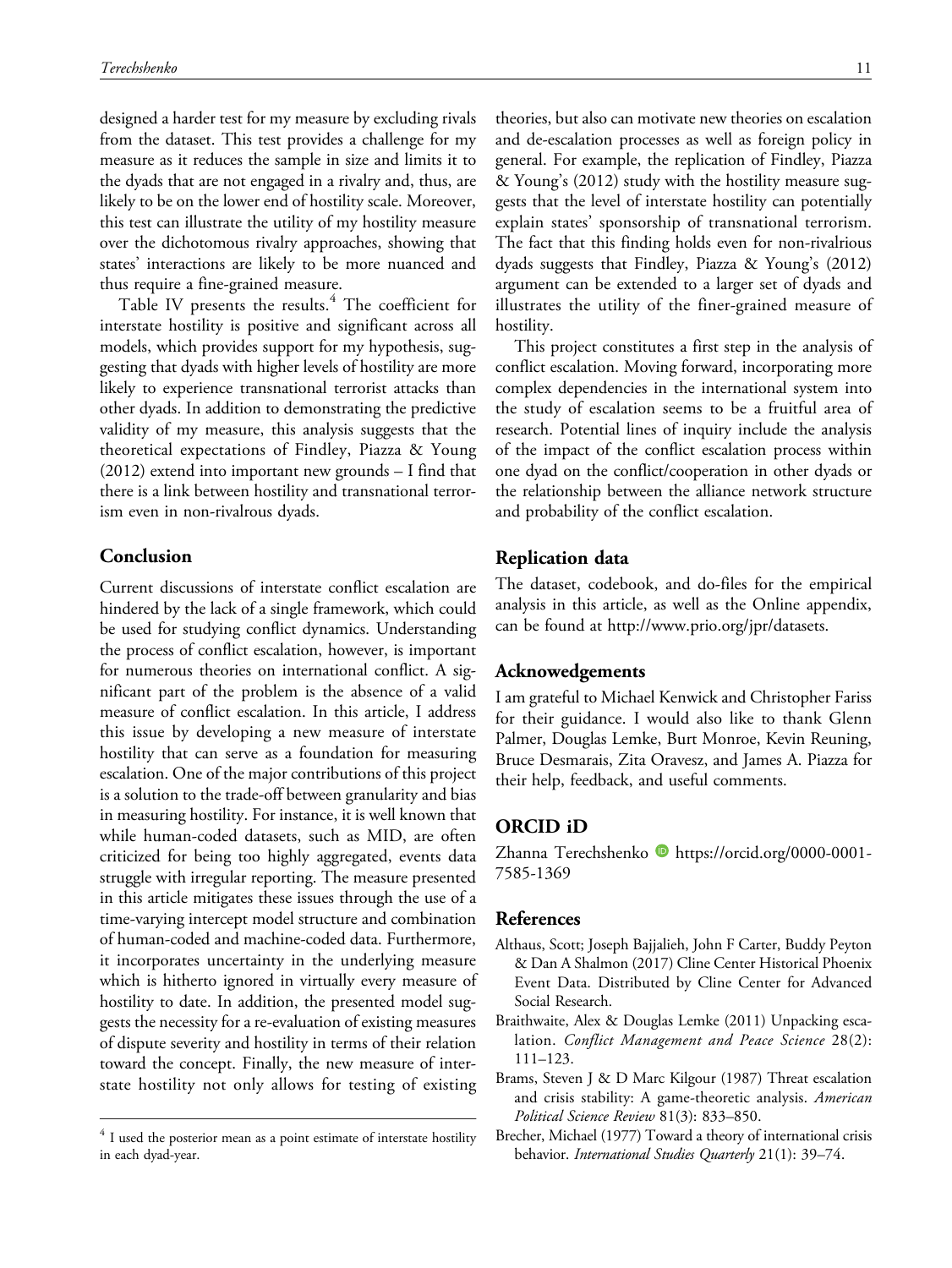- Bueno de Mesquita, Bruce & David Lalman (2008) War and Reason: Domestic and International Imperatives. New Haven, CT: Yale University Press.
- Conrad, Justin (2011) Interstate rivalry and terrorism: An unprobed link. Journal of Conflict Resolution 55(4): 529–555.
- Diehl, Paul F & Gary Goertz (2001) War and Peace in International Rivalry. Ann Arbor, MI: University of Michigan Press.
- Dixon, William J & Paul D Senese (2002) Democracy, disputes, and negotiated settlements. Journal of Conflict Resolution 46(4): 547–571.
- D'Orazio, Vito; Michael Kenwick, Matthew Lane, Glenn Palmer & David Reitter (2016) Crowdsourcing the measurement of interstate conflict. *PloS One* 11(6): e0156527.
- Fariss, Christopher J (2014) Respect for human rights has improved over time: Modeling the changing standard of accountability. American Political Science Review 108(2): 297–318.
- Fearon, James D (1994) Domestic political audiences and the escalation of international disputes. American Political Science Review 88(3): 577–592.
- Findley, Michael G; James A Piazza & Joseph K Young (2012) Games rivals play: Terrorism in international rivalries. Journal of Politics 74(1): 235–248.
- Geller, Daniel S (1990) Nuclear weapons, deterrence, and crisis escalation. Journal of Conflict Resolution 34(2): 291–310.
- Gelman, Andrew & Jennifer Hill (2007) Data Analysis Using Regression and Multilevel/Hierarchical Models, volume 1. New York: Cambridge University Press.
- Gerner, Deborah J; Philip A Schrodt, Omür Yilmaz & Rajaa Abu-Jabr (2002) Conflict and Mediation Event Observations (CAMEO): A new event data framework for the analysis of foreign policy interactions. International Studies Association, New Orleans.
- Gibler, Douglas M (1997) Control the issues, control the conflict: The effects of alliances that settle territorial issues on interstate rivalries. *International Interactions* 22(4): 341–368.
- Goertz, Gary (2006) Social Science Concepts: A User's Guide. Princeton, NJ: Princeton University Press.
- Hoffman, Matthew D & Andrew Gelman (2014) The No-U-Turn sampler: Adaptively setting path lengths in Hamiltonian Monte Carlo. Journal of Machine Learning Research 15(1): 1593–1623.
- Huth, Paul & Bruce Russett (1988) Deterrence failure and crisis escalation. International Studies Quarterly 32(1): 29–45.
- Jackman, Simon (2009) Bayesian Analysis for the Social Sciences, volume 846. Hoboken, NJ: John Wiley & Sons.
- Jenkins, Brian (1975) International terrorism: A balance sheet. Survival 17(4): 158-164.
- Jones, Daniel M; Stuart A Bremer & J David Singer (1996) Militarized interstate disputes, 1816–1992: Rationale,

coding rules, and empirical patterns. Conflict Management and Peace Science 15(2): 163–213.

- Klein, James P; Gary Goertz & Paul F Diehl (2006) The new rivalry dataset: Procedures and patterns. Journal of Peace Research 43(3): 331–348.
- Lemke, Douglas & William Reed (1996) Regime types and status quo evaluations: Power transition theory and the democratic peace. International Interactions 22(2): 143–164.
- Lemke, Douglas & William Reed (2001) The relevance of politically relevant dyads. Journal of Conflict Resolution 45(1): 126–144.
- Maoz, Zeev (1982) Paths to Conflict: International Dispute Initiation, 1816–1976. Boulder, CO: Westview.
- Maoz, Zeev & Nasrin Abdolali (1989) Regime types and international conflict, 1816–1976. Journal of Conflict Resolution 33(1): 3–35.
- Maoz, Zeev; Paul L Johnson, Jasper Kaplan, Fiona Ogunkoya & Aaron P Shreve (2019) The Dyadic Militarized Interstate Disputes (MIDs) dataset version 3.0: Logic, characteristics, and comparisons to alternative datasets. Journal of Conflict Resolution 63(3): 811–835.
- Mickolous, Edward F; Todd Sandler & Jean M Murdock (2007) International Terrorism: Attributes of Terrorist Events, 1968–2006 (ITERATE). Vinyard Software.
- Neal, Radford M, et al. (2011) MCMC using Hamiltonian dynamics. Handbook of Markov Chain Monte Carlo 2: 113–162.
- Organski, Abramo F & Jacek Kugler (1981) The War Ledger. Chicago, IL: University of Chicago Press.
- Palmer, Glenn; Vito d'Orazio Michael Kenwick & Matthew Lane (2015) The MID4 dataset, 2002–2010: Procedures, coding rules and description. Conflict Management and Peace Science 32(2): 222–242.
- Palmer, Glenn; Tamar London & Patrick Regan (2004) What's stopping you? The sources of political constraints on international conflict behavior in parliamentary democracies. International Interactions 30(1): 1–24.
- Pinker, Steven (2012) The Better Angels of Our Nature. New York: Penguin.
- Rasler, Karen A & William R Thompson (2006) Contested territory, strategic rivalries, and conflict escalation. International Studies Quarterly 50(1): 145–168.
- Reuning, Kevin; Michael R Kenwick & Christopher J Fariss (2019) Exploring the dynamics of latent variable models. Political Analysis 27(4): 503–517.
- Sarkees, Meredith Reid & Frank Whelon Wayman (2010) Resort to War (Correlates of War): A Data Guide to Inter-State, Extra-State, Intra-State, and Non-State Wars, 1816–2007. Washington, DC: CQ.
- Schelling, Thomas C (1960) The Strategy of Conflict. Cambridge, MA: Harvard University Press.
- Schnakenberg, Keith E & Christopher J Fariss (2014) Dynamic patterns of human rights practices. Political Science Research and Methods 2(1): 1–31.